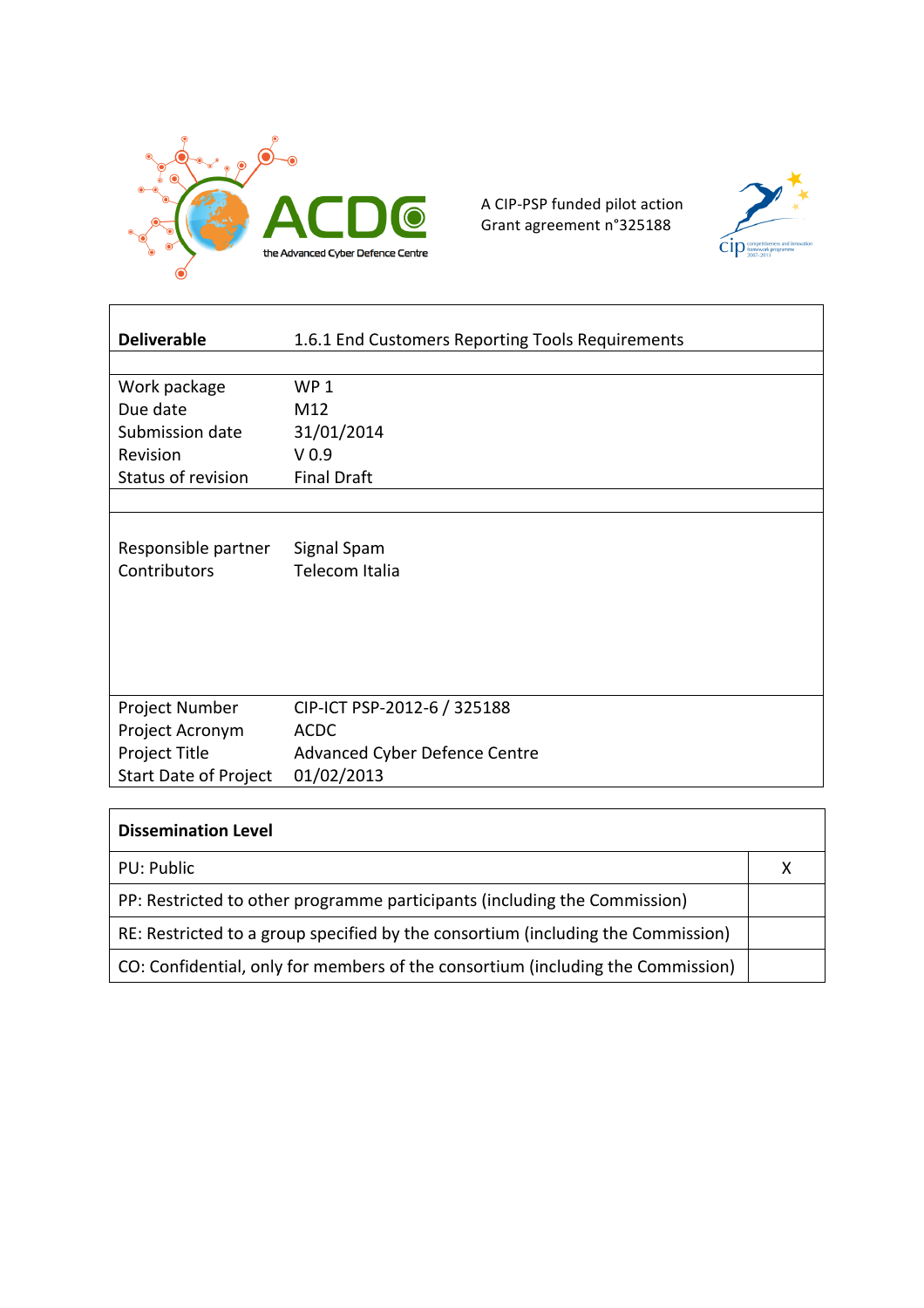

## **Version history**

| Rev.             | Date       | Author                                                 | <b>Notes</b>                               |
|------------------|------------|--------------------------------------------------------|--------------------------------------------|
| V <sub>0.9</sub> | 31.01.2014 | Thomas Fontvielle                                      | <b>Final Draft</b>                         |
| V <sub>0.3</sub> | 28.01.2014 | Thomas Fontvielle                                      | Revised complete draft                     |
| V <sub>0.2</sub> | 14.11.2014 | Thomas Fontvielle /<br>Jérôme Gays                     | Complete Draft                             |
| V <sub>0.1</sub> | M1         | De Lutiis Paolo / Costa<br>Luciana / Fontvielle Thomas | General requirements &<br>Table of content |

#### **Glossary**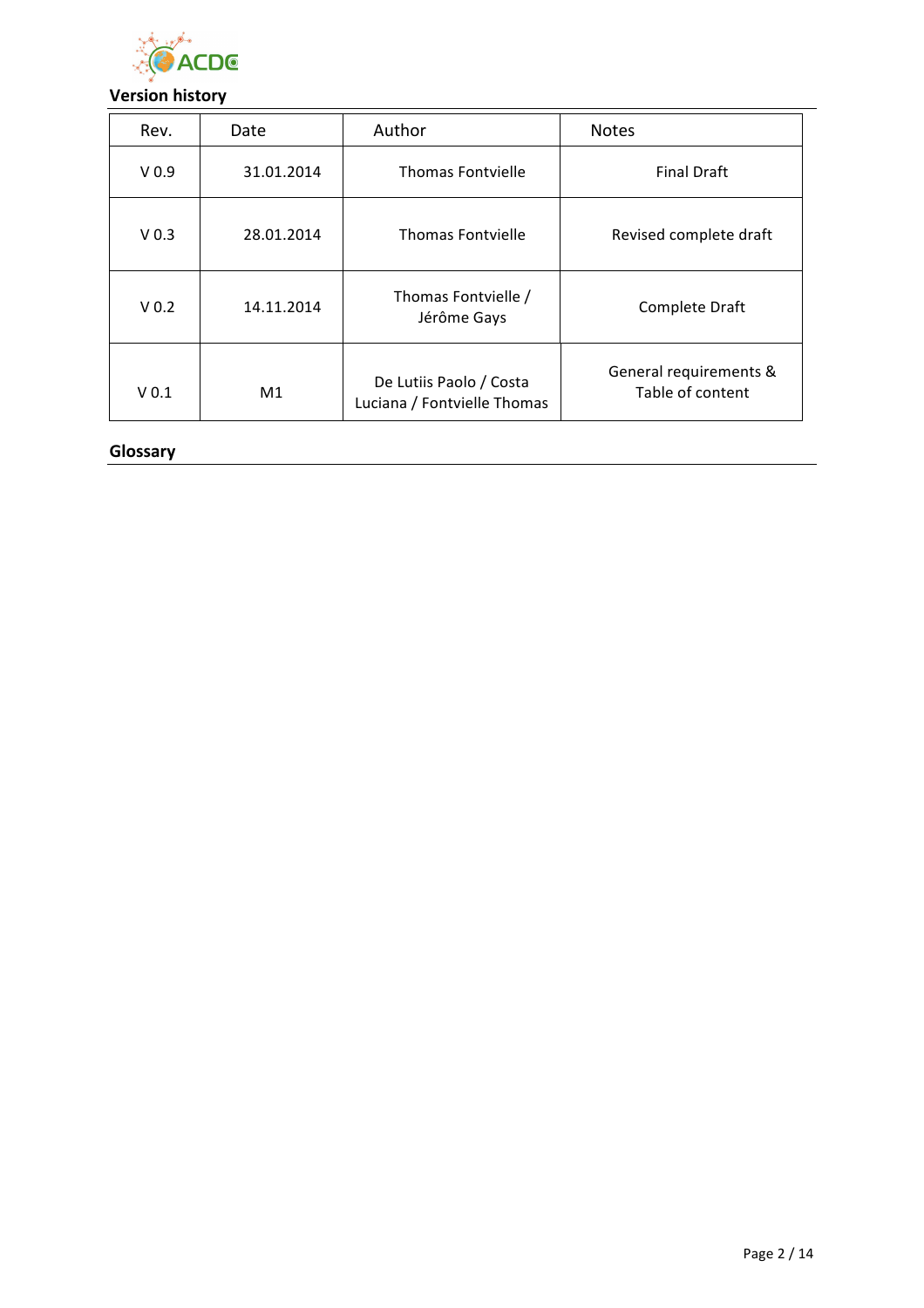

| 1.   |  |
|------|--|
|      |  |
| 2.   |  |
| 2.1. |  |
| 2.2. |  |
| 2.3. |  |
| 3.   |  |
| 3.1. |  |
| 3.2. |  |
| 3.3. |  |
| 4.   |  |
| 4.1. |  |
| 4.2. |  |
| 4.3. |  |
| 4.4. |  |
| 4.5. |  |
|      |  |
| .5.  |  |
| 5.1. |  |
| 5.2. |  |
|      |  |

### 1. General requirements

In the following we have identified some requirements for the end customers reporting tools, defined as general as they can be applicable to all the type of tool categories.

Part of the requirements is related to the tool design in term of usability, compatibility and so on.

Other requirements are related to the design of the tool with respect to the users' privacy and compliance to the relevant privacy regulations, in part taken from the set of universal Mobile Privacy Principles published in January 2011 by the GSMA. This set describes the way in which mobile consumers' privacy should be respected and protected when they use mobile applications and services that access, collect and use personal information [http://www.gsma.com/publicpolicy/wpcontent/uploads/2012/03/gsmaprivacyprinciples2012.pdf. In addition, the GSMA has released a set of Privacy Design Guidelines for Mobile Application Development intended to help drive a more consistent approach to user privacy across mobile platforms, applications and devices fostering the development of a common set of functional requirements. That guidelines have also the intent to enable mobile users to benefit from a consistent functional treatment of their privacy across platforms and devices, strengthen their awareness and help them make decisions relevant to their interests.

The term personal information has been used in the following requirements to include (but not limited to) the information related to a user and their use of services and information which may be considered private by users even though it may not be strictly protected in law. Some example are data that is collected directly from a user (e.g. entered by the user via an application's user interface and which may include name and address, credit card details), any data about a user that is gathered indirectly (e.g. mobile phone number, email address, name, location data, IP address, unique phone ID, and so on), any data about a user's behaviour (e.g. location data, service and product use data, website visits), any user-generated data held on a user's device (logs, messages, user-generated images, contact lists or address books, notes, and security credentials).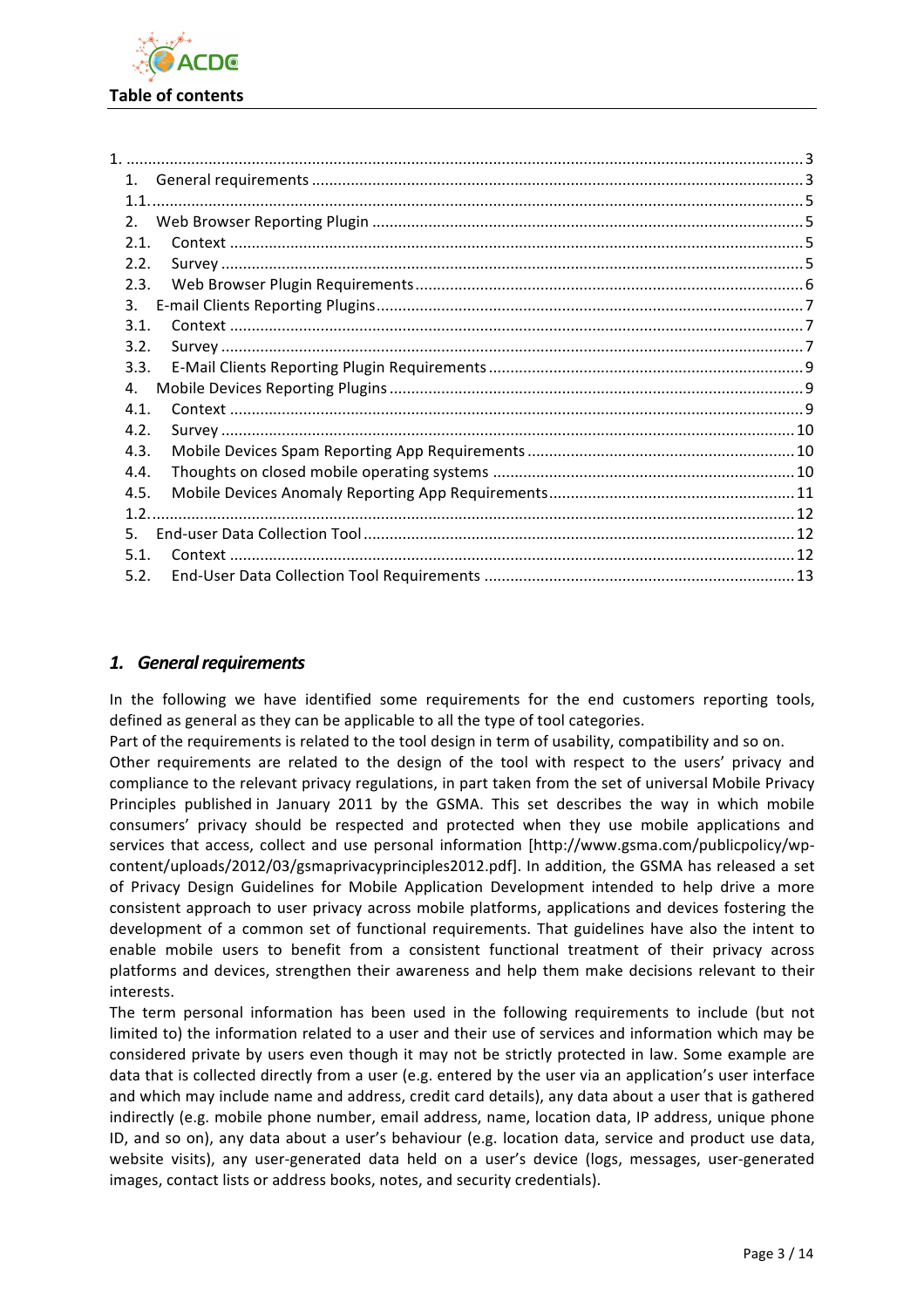

G1. The tool shall be installed in an easy way. It shall ensure usability and avoid excessive user prompts that will burden the user. It shall take in consideration the user experience.

G2.For each operating system, the tool shall respect standard installation procedures (certified applications for Microsoft, App Store, or RPM Linux).

G3. When installed the tool shall not degrade the end-user terminal's performance

G4.The tool shall be "universal" that means shall be adaptable for example to the different web browsers, mail clients and so on. It may be necessary to adjust the tools to the various environments, for instance different e-mail client software or internet browsers.

G5. The tool shall have an easy (user-friendly) and configurable GUI (Graphical User Interface).

G6. The information collected by the tool shall be transferred to the remote server (such as the clearinghouse) in a protected way, such as using a TLS connection. Personal data collect will be submitted to exhaustive terms of use in compliance with European Data Protection Policy related to tackling cyber threat issues. The tool shall keep data secure. The tool shall take appropriate steps to protect users' personal information from unauthorised disclosure or access. It shall adopt technical measures to prevent the misuse or corruption of personal information. Where the application or tool creates or collects personal information considered sensitive, such information must be stored and transmitted in a secure manner.

G7. The tool shall provide the users with the information about who is collecting or using their personal information. Before the download or tool activation, the user must be made aware of the identity of any entities that will collect or use personal information in the scope of the tool and their data privacy practices. The tool shall have to explicitly declare its purpose and use. The access, collection, sharing, disclosure and further use of the collected users' information shall be limited to meeting legitimate purposes (such as ACDC purpose). To comply with this requirement, the tool shall provide the users with information about the collection and use of their personal information upfront (purposes of the ACDC reporting tool or application), enabling them to make informed decisions about using the application or tool. Before the tool download or activation, the user must be presented with information about what personal information the tool will access, collect and use, what personal information will be stored (on the device and remotely), what personal information will be shared, with whom and for what purpose. Finally any terms and conditions of use affecting a user's privacy shall be given. The tool shall enable the user to reject the installation or activation if they do not wish their personal information to be used as explained to them

G8. The tool shall be designed to permit user choice and control. Users shall be given opportunities to exercise meaningful choice, and control over the collected data.

G9.Data Minimisation and Retention. Information collected by the tool or application should be reasonable, not excessive, and used within the scope of the user's expectations and the legitimate purposes as notified to users. Only the minimum information necessary to meet legitimate purposes (such as the purpose defined within the ACDC) and to deliver, provision, maintain or develop services (such as the malware monitoring and mitigation service), should be collected and otherwise accessed and used. Personal information must not be kept for longer than is necessary for those legitimate purposes or to meet legal obligations and should subsequently be deleted or rendered anonymous.

G10. The tool shall gain the user's active consent when necessary. In the majority of cases, it will be obvious to users what personal information will be needed to support an application. However, where access, collection and use of personal is not necessary to the application's primary purpose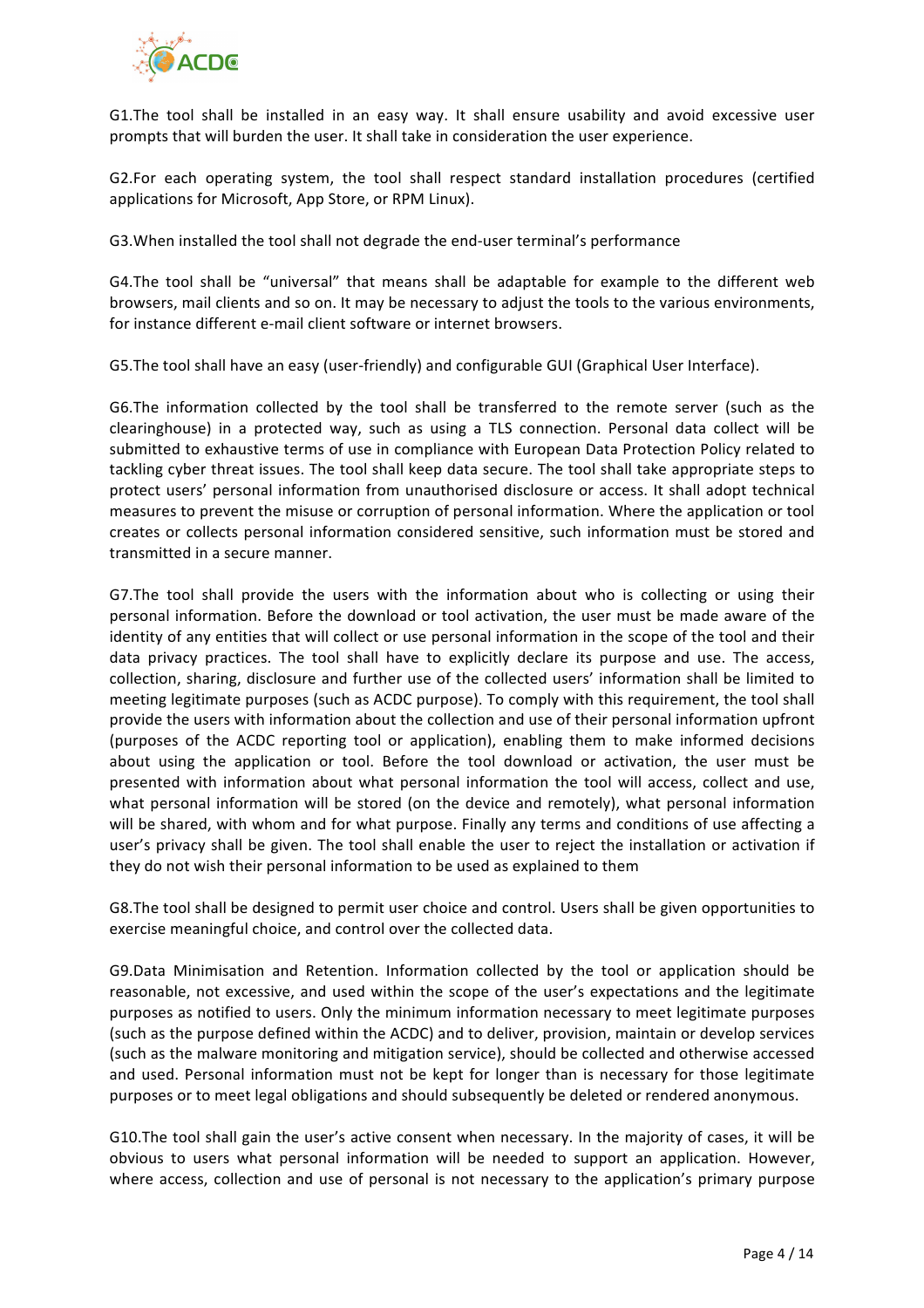

and would be unexpected by the user, then users should be given a choice about whether to allow these secondary and non-obvious uses of their information.

G11. The tool shall have to respect User Rights. Users should be provided with information about, and an easy means to exercise, their rights over the use of their personal information.

G12.The tool shall be secure by design. Personal information must be protected, using reasonable safeguards appropriate to the sensitivity of the information.

G13.Users should be provided with information about privacy and security issues and ways to manage and protect their privacy.

#### *2. Web Browser Reporting Plugin*

This tool is intended to be a "universal plugin", capable of extracting data from html source codes. It could be used to report spam on webmail's (for this we would need to have in depth knowledge of the biggest webmail's around) or malicious/infectious websites.

#### *2.1. Context*

Identifying spambots is a key part of end users involvement in tackling botnet issues. To complete the reporting frame, end users must be able to report abuses, spam or malicious website through their web browser. It will be up to national spam reporting centres to qualify and to send to ACDC spambot reports.



### *2.2. Survey*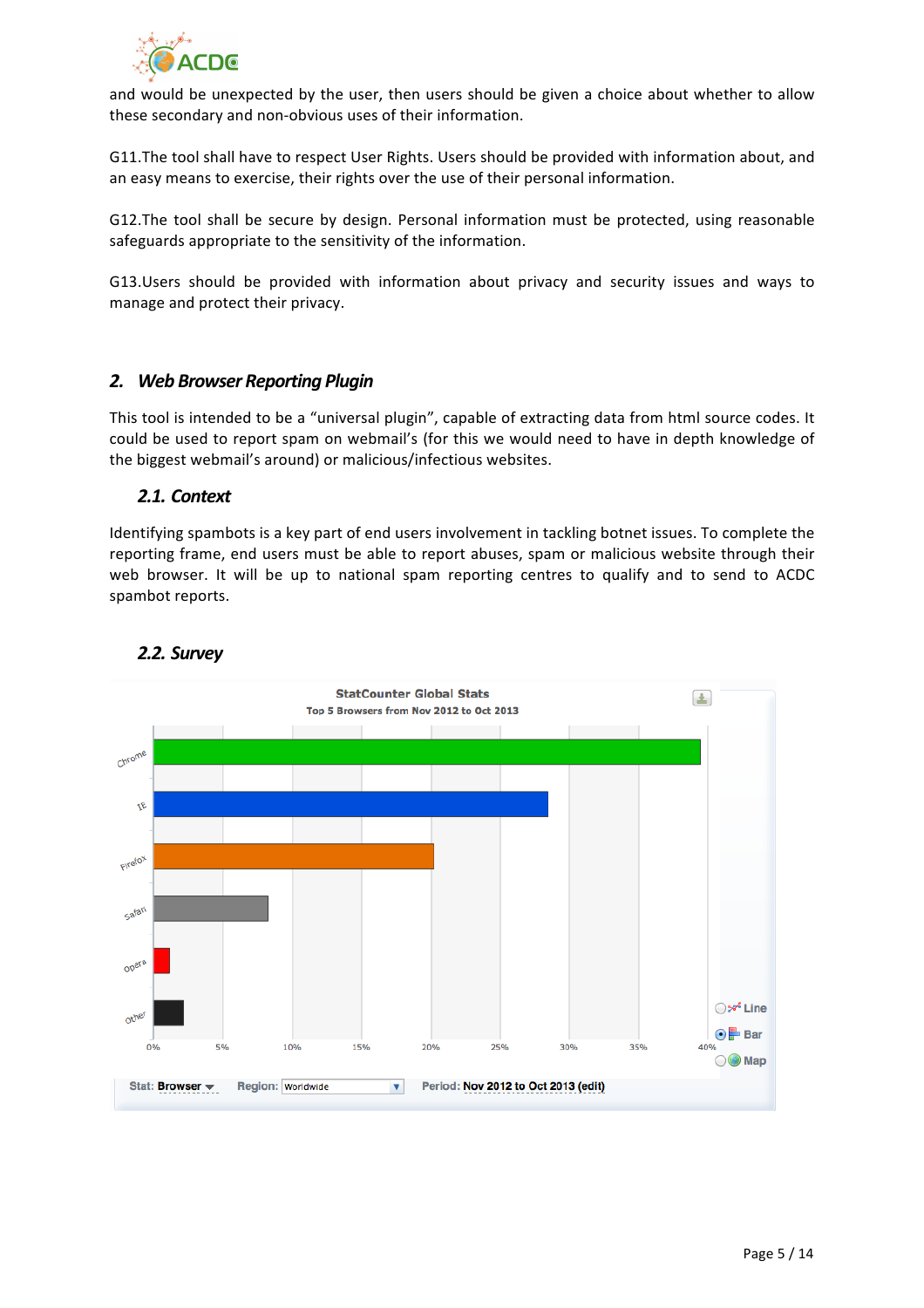

# *2.3. Web Browser Plugin Requirements*

| <b>WBPR 1: Versions</b>                   | Each web browser should have its own version of the<br>plugin. In case of too many incompatible versions of<br>the same web browser, various plugins for the same<br>web browser must be considered.                                                                                                                       |
|-------------------------------------------|----------------------------------------------------------------------------------------------------------------------------------------------------------------------------------------------------------------------------------------------------------------------------------------------------------------------------|
| WBPR 2 : Web browser implementation       | The plugin must be easily incorporated in a web<br>browser, accessible to end user through a simple<br>button that will launch the whole script.                                                                                                                                                                           |
| WBPR 3 : Link through API connection      | The plugin will link with ACDC (or the national relays)<br>through an API connection.                                                                                                                                                                                                                                      |
| <b>WBPR 4: Authentication</b>             | During installation, the plugin must ask the end user<br>to authenticate himself in order to link the plugin<br>button with its ACDC profile, and store this data in<br>order not to ask the end user for it again. If the end<br>user has no profile, the plugin must offer the<br>possibility to create it.              |
| WBPR 5 : Network connection through proxy | When the plugin is installed on all computers of a<br>company, the plugin must allow a connection to the<br>network through a proxy and authorized proxy.                                                                                                                                                                  |
| WBPR 6 : Network cut-off                  | Should a network cut-off occur, the plugin must still<br>function and keep reports waiting to be process in a<br>queue without affecting overall performances of the<br>Web Browser. When network connection is re-<br>established, the plugin must ensure reports are<br>normally delivered to the spam reporting centre. |
| WBPR 7 : Content of reports               | The plugin must transmit the full report without<br>altering its content, i.e. html source code, full header<br>of spam and raw content.                                                                                                                                                                                   |
| WBPR 8 : html reports                     | When reporting a malicious website, the plugin must<br>send the source code and the URL.                                                                                                                                                                                                                                   |
| WBPR 9 : Webmail reports                  | When reporting a spam on a webmail, the plugin<br>must activate a script enabling viewing of the source<br>code inside the webmail interface, retrieve it, and<br>send it to the ACDC (or its national relay).                                                                                                             |
| <b>WBPR 8: Notification</b>               | Once the plugin has transmitted the report, it should<br>notify the end user that its report was correctly made<br>and transmitted to ACDC.                                                                                                                                                                                |
| WBPR 9 : Intelligence & qualification     | Data processing requires intelligence in order to<br>detect the category of the report. The plugin itself<br>must be able to determine the content of the report<br>whether it is illegal content on a web page, or an e-<br>mail viewed on a webmail.                                                                     |
| WBPR 10 : Scripts & knowledge of webmails | In case of a spam report, the plugin must be familiar<br>with the top used webmail in order to be able to<br>launch a specific script that will extract the source<br>code and the full header.                                                                                                                            |
|                                           | We recommend conducting a survey to determine in<br>each country which e-mail domains are the most<br>used, aside Outlook (and all other Microsoft<br>messaging related domains), Yahoo, AOL and Gmail<br>which the most used worldwide : the plugin button<br>will have to be able to launch a specific script for each   |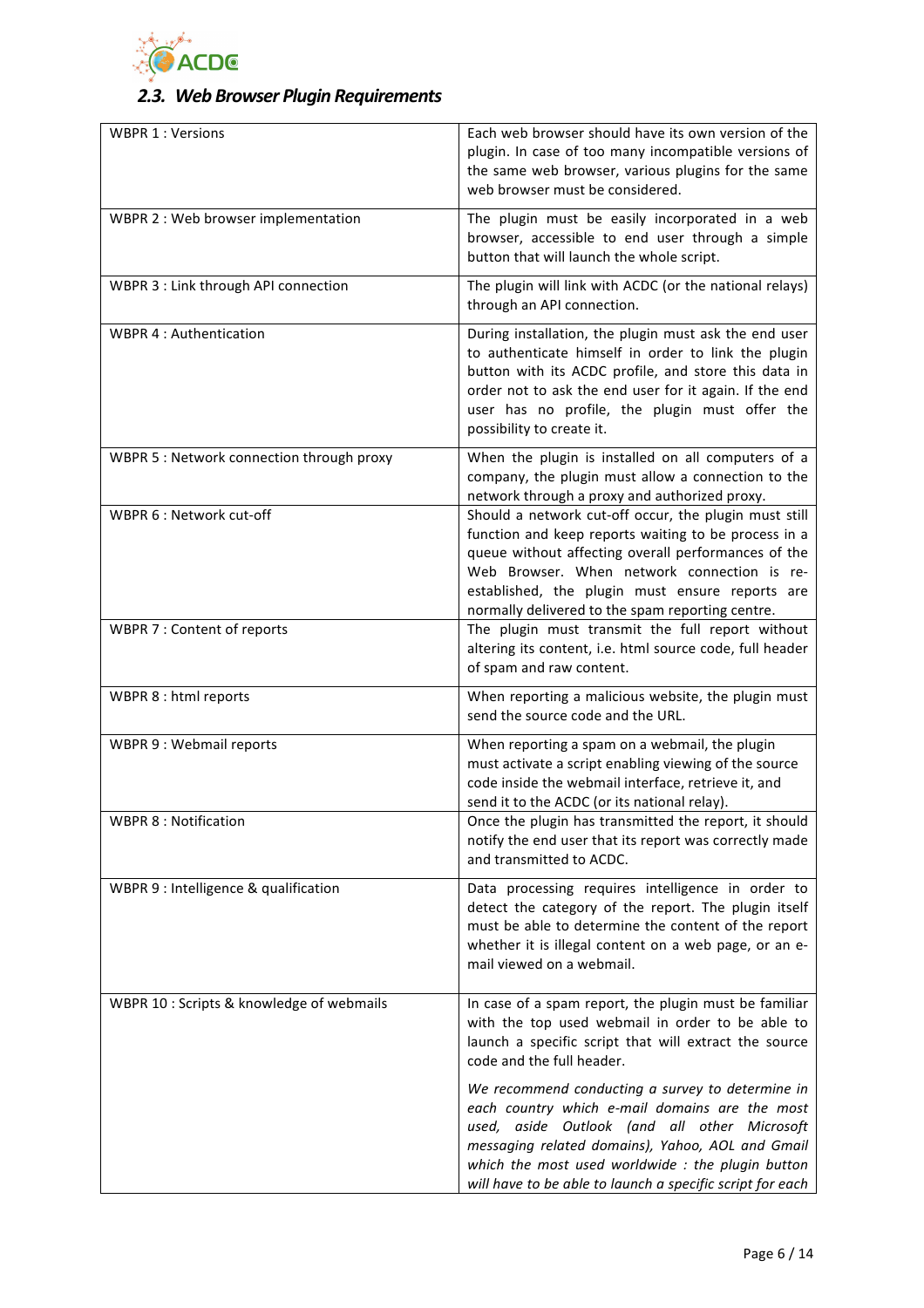



### *3.1. Context*

This set of tools is designed for end users using a desktop e-mail client to read their e-mails. The plugins described below aim at adding a new functionality in the software, enabling end users to report their spam (full source, header and body) in an one-click easy and convenient way.

## *3.2. Survey*

Within the Advanced Cyber-Defence Centre activity, Internet's Users must be able to report spam they receive to a central clearing house in order to identify IP addresses that may be corrupted sending spam. To do so, in addition to a general web form on ACDC website, e-mail client plugins are needed to report spam in a convenient and user friendly way.

To establish a list of priorities, we recommend benchmarking the most used e-mail software. From the survey above, it appears the most used desktop e-mail clients are:

- 1. Outlook (2003, 2007, 2010, 2013): 20,14%
- 2. Apple Mail: 11%
- 3. Windows Live : 2,34%
- 4. Thunderbird : 1,03% (Operating Systems : Windows, Mac OS X, Linux)

Additional desktop e-mail client to take in consideration: Outlook Express, Lotus Notes.

Most popular email clients

Below is the email client market share as of September 2012. These numbers are not exclusive some people use more than one email client during the month - which registers each client used



This survey indicates how end users read their e-mails and will serve as a reference when considering which devices, browsers or e-mail clients to target first. A more recent and accurate survey can be conducted if needed

> Movers and Shakers The movers and shakers highlights those email clients whose market share is growing or shrinking the fastest. This is done by comparing the average usage between 2011 and 2012.

| Android               | 90.02% | <b>Lotus Notes</b> | $-54.44%$ |
|-----------------------|--------|--------------------|-----------|
| <b>iOS</b> Devices    | 74 25% | <b>AOL</b>         | $-4248%$  |
| Windows Live Desktop  | 26.44% | Outlook (Desktop)  | $-32.42%$ |
| Outlook.com / Hotmail | 11.09% | Yahoo! Mail        | $-25.01%$ |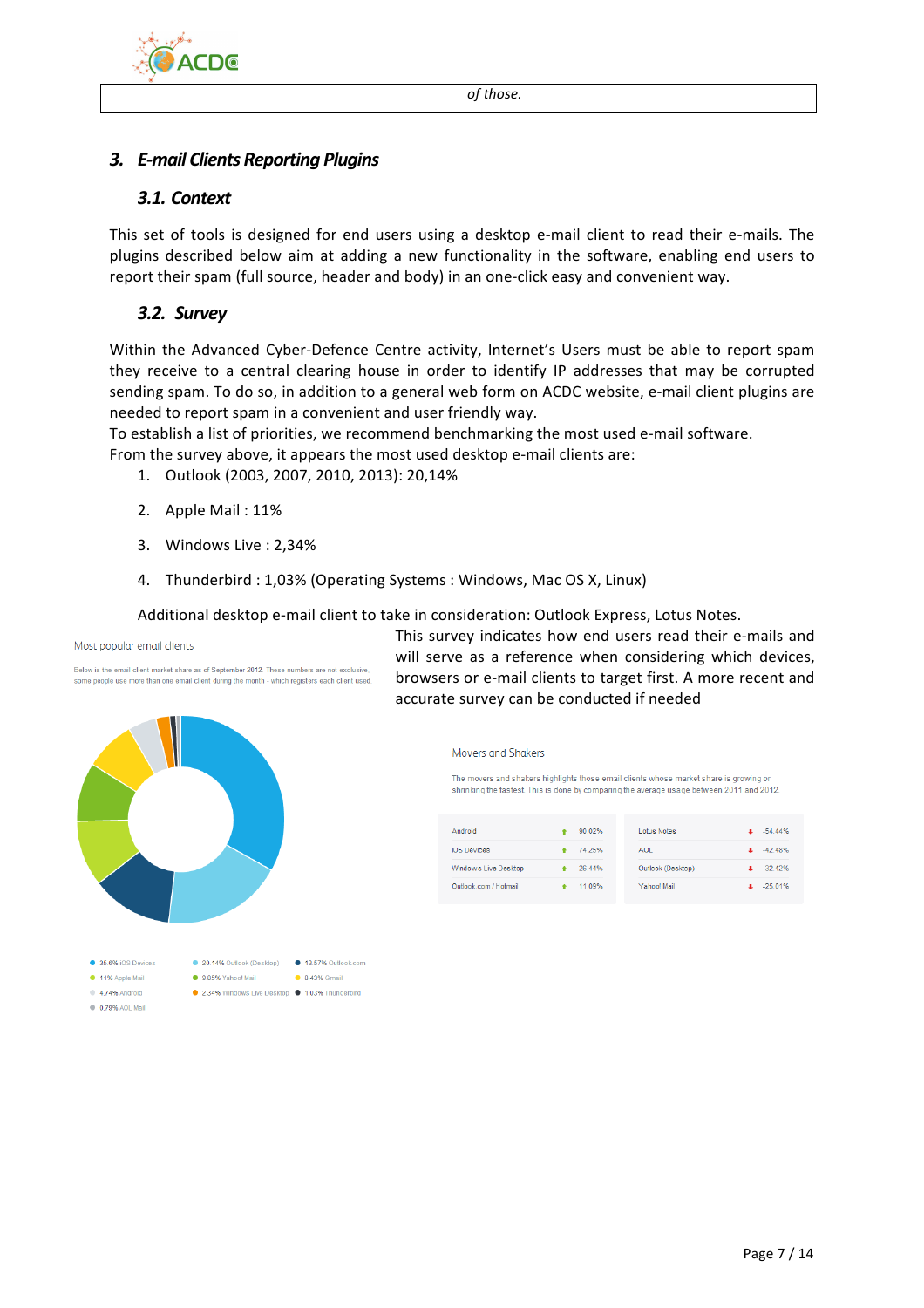

| <b>Email Client</b>           | Popularity |
|-------------------------------|------------|
| iOS Devices                   | 35.60%     |
| iPhone                        | 25.05%     |
| iPad                          | 9.74%      |
| iPod Touch                    | 0.81%      |
| Microsoft Outlook             | 20.14%     |
| Outlook 2000, 2003, Express   | 7.68%      |
| Outlook 2007                  | 6.51%      |
| Outlook 2010                  | 5.96%      |
| Outlook.com                   | 13.57%     |
| Apple Mail                    | 11%        |
| Apple Mail 5                  | 4.31%      |
| Apple Mail 4                  | 3.75%      |
| Apple Mail 6                  | 1.70%      |
| Apple Mail 3                  | 1.04%      |
| Apple Mail 2                  | 0.20%      |
| Yahoo! Mail                   | 9.85%      |
| Gmail                         | 8.43%      |
| Android                       | 4.74%      |
| Windows Live Desktop          | 2.34%      |
| Thunderbird                   | 1.03%      |
| <b>AOL</b>                    | 0.91%      |
| <b>AOL Mail</b>               | 0.79%      |
| AOL Desktop 9.1               | 0.12%      |
| Sparrow                       | 0.19%      |
| Windows Phone 7               | 0.14%      |
| Lotus Notes 6 & 7             | 0.07%      |
| Blackberry                    | 0.05%      |
| Excite                        | 0.02%      |
| Palm WebOS                    | 0.01%      |
| Entourage 2004                | 0.01%      |
| Unable to detect email client | 10.25%     |

Sources: E-mail Client Popularity (2012) http://www.campaignmon itor.com/resources/will-itwork/email-clients/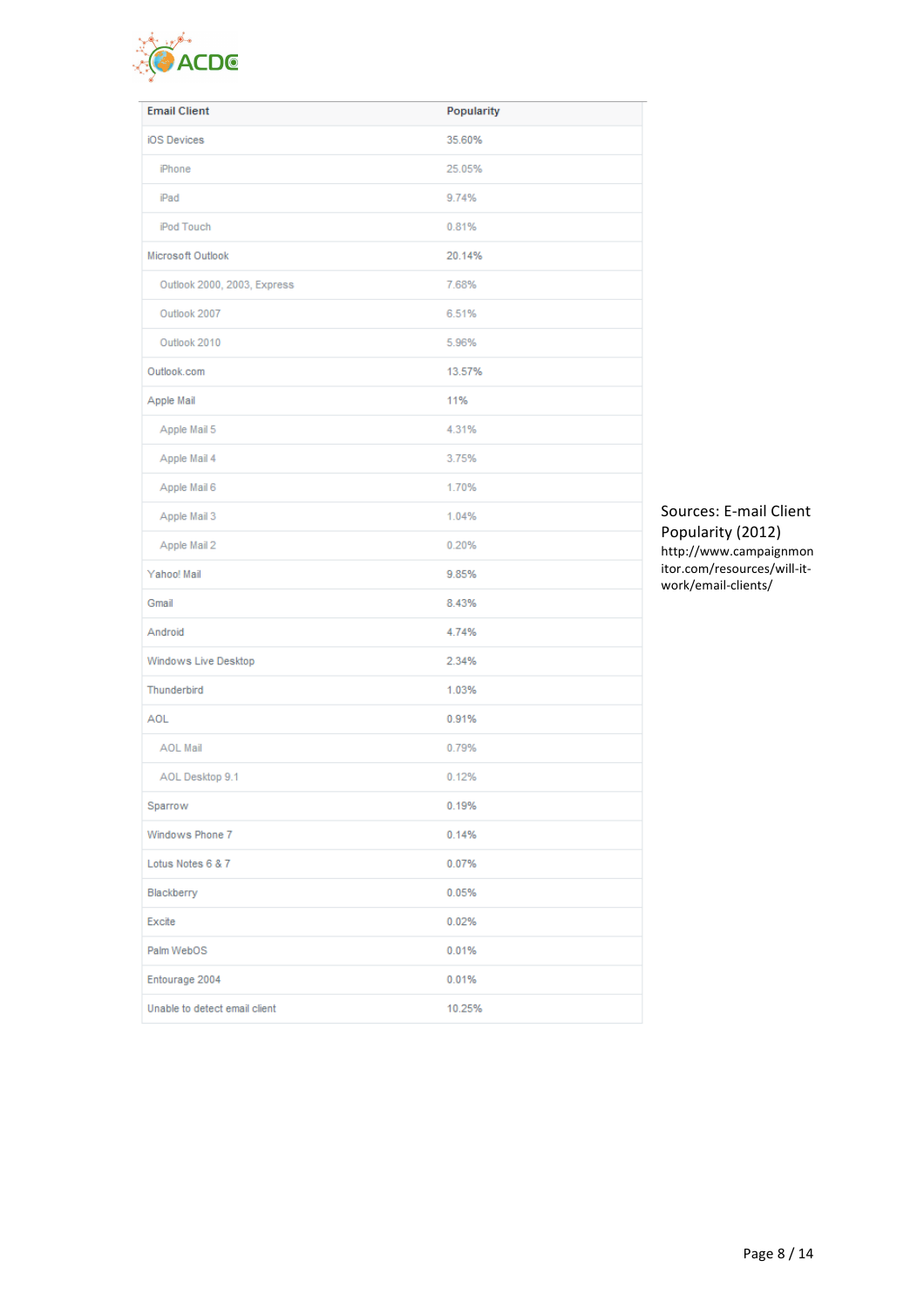

### *3.3. E-Mail Clients Reporting Plugin Requirements*

The concept is to develop a plugin for desktop e-mail software.

| <b>ECRPR 1: Easy Installation</b>     | The plugin should be easy to install on the end user's |
|---------------------------------------|--------------------------------------------------------|
|                                       | desktop e-mail software.                               |
| <b>ECRPR 2: Multi-reporting</b>       | End users must be able to select one or several e-     |
|                                       | mails they want to report to ACDC's spam reporting     |
|                                       | centre (or national relays).                           |
| <b>ECRPR 3: Background treatment</b>  | When reporting e-mails, desktop e-mail software        |
|                                       | must not be slowed by the process. We recommend a      |
|                                       | background treatment.                                  |
| ECRPR 4 : Authorized proxy connection | When desktop e-mail software is installed on all       |
|                                       | computers of a company, the plugin must allow a        |
|                                       | connexion to the network through a proxy and           |
|                                       | authorized proxy.                                      |
| <b>ECRPR 5: Authentication</b>        | When configuring the plugin, end users must have       |
|                                       | the possibility to authenticate themselves (linking    |
|                                       | their account to the spam reporting centre).           |
|                                       | Authentication data must be stored and used when       |
|                                       | starting the desktop e-mail software.                  |
| <b>ECRPR 6: Anonymous reports</b>     | The plugin must also give the possibility to the end   |
|                                       | user to report its e-mails anonymously (although this  |
|                                       | will undermine the quality of the report).             |
| ECRPR 7 : Network cut-off             | Should a network cut-off occur, the plugin must still  |
|                                       | function and keep reports waiting to be process in a   |
|                                       | queue without affecting overall performances of the    |
|                                       | desktop e-mail client. When network connexion is re-   |
|                                       | established, the plugin must ensure reports are        |
|                                       | normally delivered to the spam reporting centre.       |
| <b>ECRPR 8 : Full transmission</b>    | The plugin should at all times transfer the full       |
|                                       | reported message without alteration regarding the      |
|                                       | header and the body.                                   |
| ECRPR 9 : Move to different folder    | Once undesired e-mails have been reported, the         |
|                                       | plugin should remove the messages to the "undesired    |
|                                       | messages folder" or "spam folder".                     |
| <b>ECRPR 10 : Secured connection</b>  | The connexion between the plugin and the spam          |
|                                       | reporting centre should be secured, using https        |
|                                       | protocol.                                              |

*Note* : Signal Spam can provide spam reporting plugins for Thunderbird, Outlook, and Live Mail.

#### *4. Mobile Devices Reporting Plugins*

### *4.1. Context*

Identifying spambots is a key part of end users involvement in tackling botnet issues. To complete the reporting frame, end users must be able to report spam on their mobile devices through mobile apps. It will be up to national spam reporting centres to qualify and to send to ACDC spambot and botnet related reports.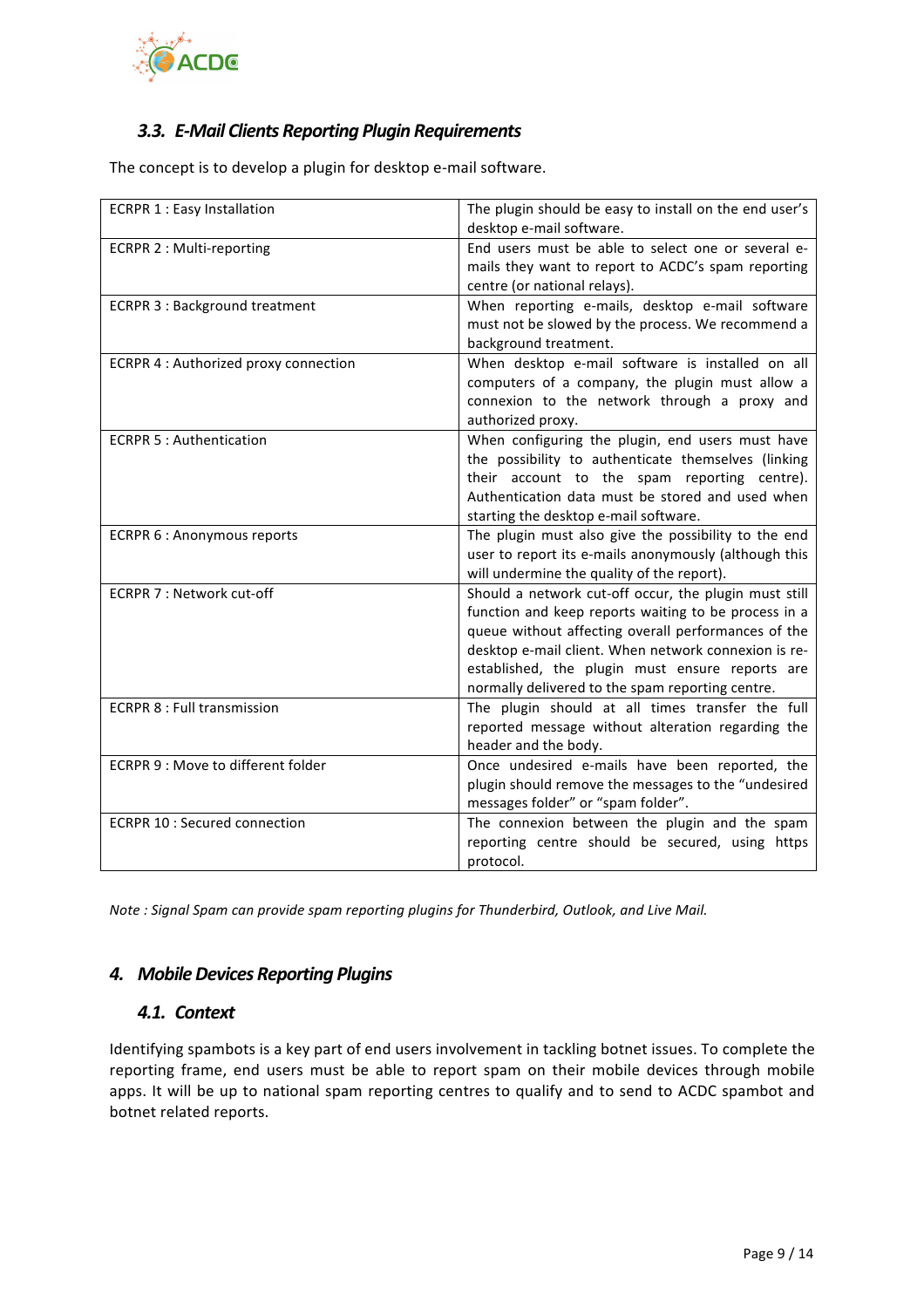

Most popular operating systems are Android, iOS and Windows 8. Developments must take into account the compatibility with different versions of the operating systems on the different devises available. The survey conducted in 3.2 in also relevant.



### *4.3. Mobile Devices Spam Reporting App Requirements*

| <b>MDRAR 1: Autonomous App</b>       | The application must be able to function<br>autonomously.                                                                                              |
|--------------------------------------|--------------------------------------------------------------------------------------------------------------------------------------------------------|
| <b>MDRAR 2: Authentication</b>       | The application must allow end user to authenticate<br>himself to the centralized system such as the mobile<br>botnet sensor.                          |
| MDRAR 3 : Reporting                  | The application must allow end user do report one or<br>several e-mails or malicious websites.                                                         |
| MDRAR 4 : Link with messaging system | The application must link with the e-mail account of<br>the end user in order to allow him to scroll his e-mails<br>and report one or several of them. |
| MDRAR 5 : Report processing 1        | The application must transmit reported e-mails<br>without alteration, that is to say full message<br>including full header and raw content.            |
| MDRAR 6 : Report processing 2        | Once an e-mail has been reported, the application<br>must move the e-mail into the trash folder of the e-<br>mail account.                             |

#### **4.4. Thoughts on closed mobile operating systems**

Some operating systems are known to be closed to application modifying their key features.

For these systems, ACDC could provide a dedicated IMAP folder in which end user could drop their malicious spam.

The various messaging clients on mobile devices include this feature. It would be fairly easy for end users to configure a new IMAP account in order to push malicious e-mails in it.

Although this method would target knowledgeable end users, it would ensure a solution for all mobile operating systems.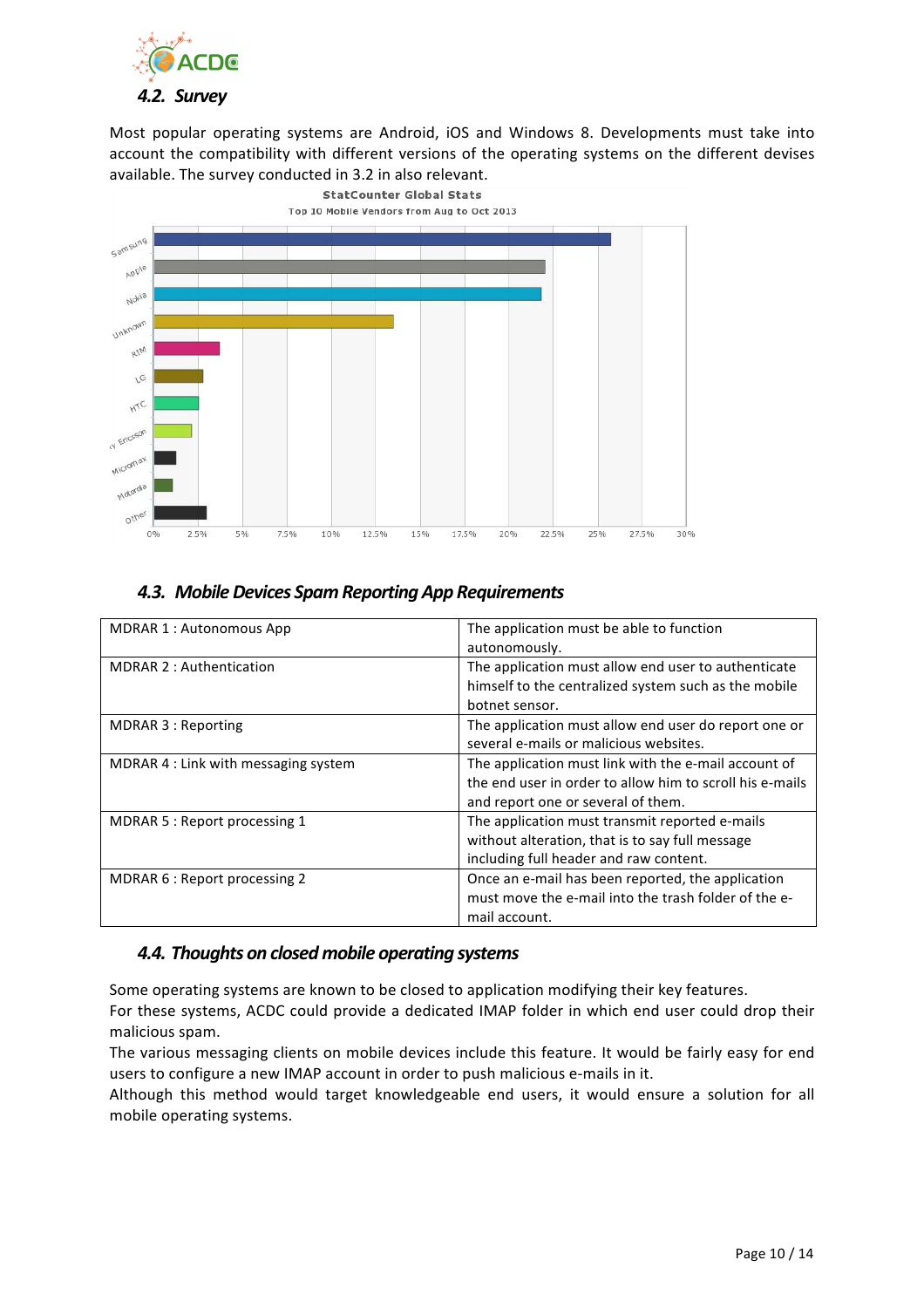

### *4.5. Mobile Devices Anomaly Reporting App Requirements*

The main goals of this tool/app is to detect any anomalies happening on the mobile device and send the collected data to the centralized ACDC component (e.g. the mobile botnet sensors) for further investigation and deep analysis. The idea is to have the detection algorithms running remotely and centralized in order to limit resource consumption on the mobile device leaving to them only the monitoring and reporting capacity of any detected anomalous behaviour.

| MDARAR 1 : monitoring and detection functionality | The tool/app should be able to detect any<br>anomalies happing on the mobile device using<br>the data gaining from the device (anomaly<br>detector) and/or malware signatures (misuse<br>detector). To achieve this object the app/tool<br>should be able to extract any usable information<br>(such as device information, battery level,<br>installed applications list, application logs,<br>system calls invoked by the mobile application,<br>result of monitoring applications,) from the<br>mobile<br>device.<br>The app/tool should<br>be<br>provisioned also with the malware signatures<br>(e.g. from a centralized ACDC system). The<br>app/tool upon detection of an anomaly, should<br>report it to the user and send the collected data<br>to the centralized system (e.g. to the mobile<br>botnet sensors for further investigation).<br>The module should run on various end-user<br>devices (e.g. smartphones, tablets) and various |
|---------------------------------------------------|------------------------------------------------------------------------------------------------------------------------------------------------------------------------------------------------------------------------------------------------------------------------------------------------------------------------------------------------------------------------------------------------------------------------------------------------------------------------------------------------------------------------------------------------------------------------------------------------------------------------------------------------------------------------------------------------------------------------------------------------------------------------------------------------------------------------------------------------------------------------------------------------------------------------------------------------------|
| MDARAR 2 : light-weight detection module          | OSs (e.g. Android, iOS).<br>The app/tool should provide "light-weight<br>detection" functionality to limit computational<br>power and energy sources on the mobile<br>devices. That is the module should collect and<br>examine a wide range of system events (such as,<br>for example, Telephony module events, network<br>events, i/o events, etc.) and anomalies in<br>user/device behaviour that will be potentially<br>useful to a centralized system (e.g. the mobile<br>botnet sensors) to detect unknown threats. This<br>provides functionality for on-device light-weight<br>detection by running the detection algorithms<br>(resource exhaustive) remotely in the centralized<br>system.                                                                                                                                                                                                                                                 |
| MDARAR 3 : low impact on performance              | The app/tool should have a low impact on the<br>end-user device performance (e.g. battery life,<br>processing power) caused by the anomaly<br>detection engine.                                                                                                                                                                                                                                                                                                                                                                                                                                                                                                                                                                                                                                                                                                                                                                                      |
| MDARAR 4 : reporting functionality                | The app/tool should report the collected data to<br>a centralized system (could be the mobile botnet<br>sensor) where the most algorithms are running<br>for analyzing these features in order to avoid<br>resource exhaustion on the mobile device and to<br>improve the efficiency.<br>Also the app/tool should provide to the user the                                                                                                                                                                                                                                                                                                                                                                                                                                                                                                                                                                                                            |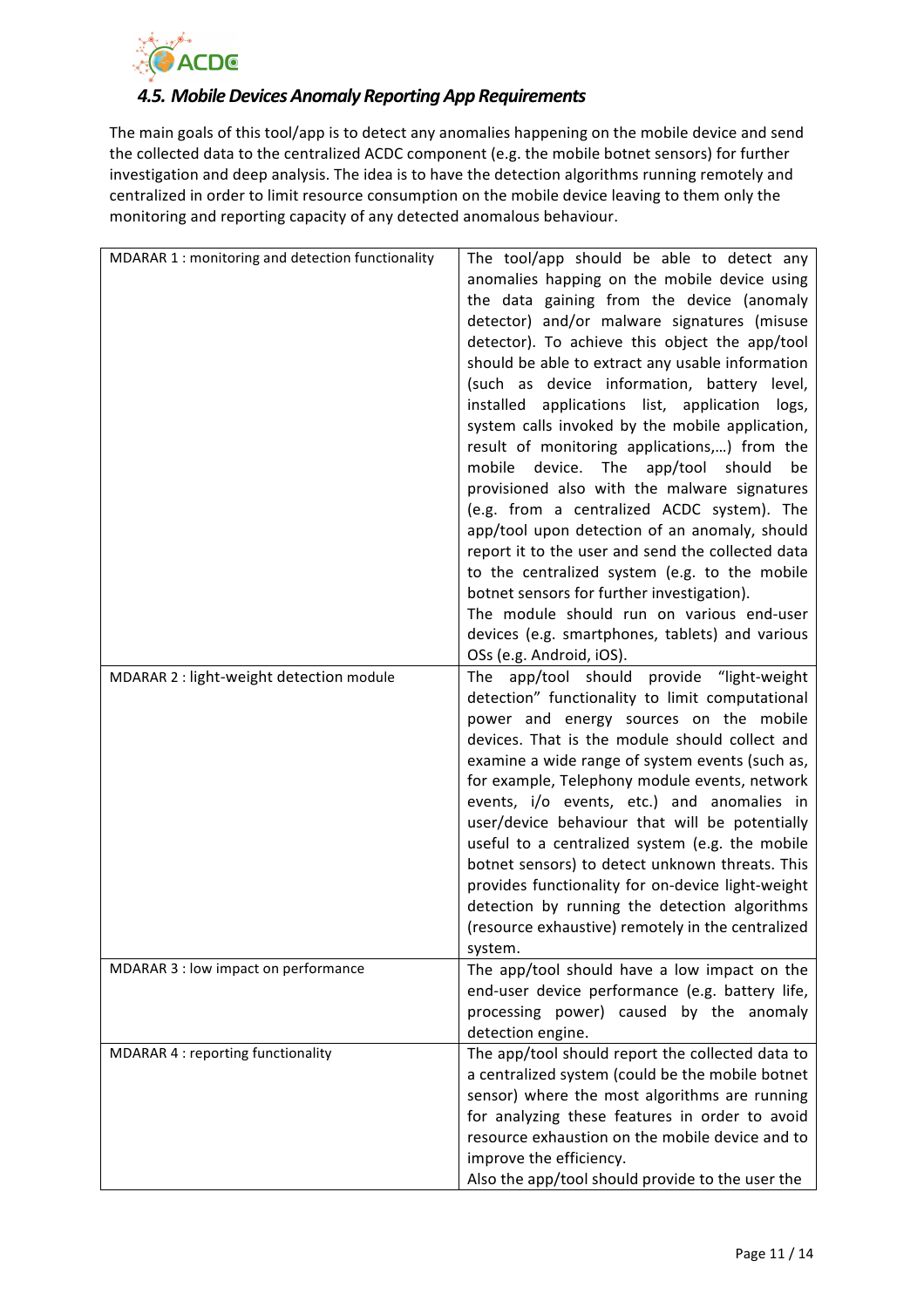

|                                                        | option to upload a suspicious mobile application<br>to the centralized system (could be the mobile<br>botnet sensor) for further investigation.                                                                                                                                                                                                                                                                                                                                                                                                     |
|--------------------------------------------------------|-----------------------------------------------------------------------------------------------------------------------------------------------------------------------------------------------------------------------------------------------------------------------------------------------------------------------------------------------------------------------------------------------------------------------------------------------------------------------------------------------------------------------------------------------------|
| MDARAR 5 : limited exchange of traffic                 | The tool/app should be able to limit the info<br>exchange (e.g. short log files) to the minimum<br>useful<br>should<br>prefer the<br>and<br>network<br>connections available with minimum charging<br>implications on the user (e.g. automatic log file<br>upload via WiFi could be foreseen).                                                                                                                                                                                                                                                      |
| MDARAR 6 : API communication to ACDC<br>infrastructure | The app/tool should provide the necessary API<br>to connect to the centralised system (e.g. the<br>mobile botnet sensors).                                                                                                                                                                                                                                                                                                                                                                                                                          |
| MDARAR 7 : custom configuration                        | The tool/app should be custom's configurable<br>giving the user the ability to choose the running<br>mode of the app/tool (e.g. only an event's<br>notification, a notification and dis-installation of<br>suspicious applications that have infected the<br>device). In addition the app/tool should give<br>the user the ability to decide if to be always<br>notified (e.g. on the light-weight detection<br>module behaviour in terms of the event<br>detection, the data sent to the centralized<br>system, etc.) or to be completely unaware. |
| MDARAR 8 : robuste and trust                           | The lightweight malware detection module<br>should be reliable and robust to reduce the<br>vulnerabilities to attacks and thus preventing as<br>much as possible its circumvention by malicious<br>applications.                                                                                                                                                                                                                                                                                                                                    |
| <b>MDARAR 9: notification</b>                          | The app/tool should alert the user upon<br>detection of an anomalous event on the user<br>device or in case of an attack detected from the<br>device. When detected, the user can send the<br>logs to the mobile botnet sensor. The app/tool<br>should also provide the functionality to notify<br>the user in case where an uploaded suspected<br>application is detected as malicious by the<br>centralized system (e.g the mobile botnet<br>sensors) so that a countermeasure can be<br>performed.                                               |

## *5. End-user Data Collection Tool*

### *5.1. Context*

Any tool that could allow sharing knowledge of infections by malwares can enter the scope of reporting tools.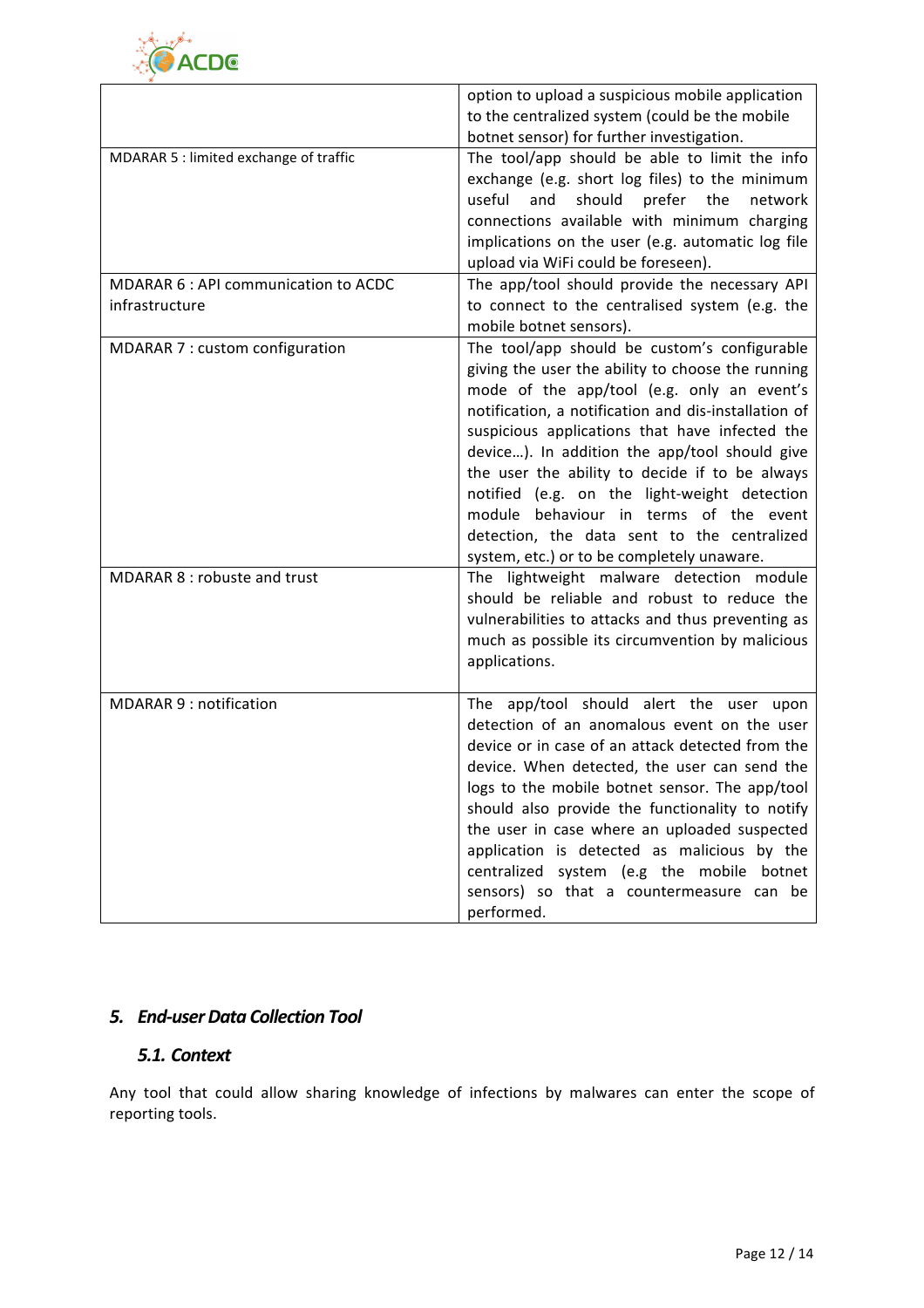

For instance, if an end user runs a scan on his device, whether through a security vendor, his ISP, or a mobile security check application, the information should be shared with ACDC. This might not be an end user tool per se, as it involves third parties in the process of retrieving data.

This tool is intended to be a collector of various information retrieved from the terminal that can be associated to suspected activity such as: potential malware samples loaded into memory, enumerates recent system changes, reports basic system configuration, exposes possible backdoors, acquires text copies of all system logs and registry settings, maps all open ports to the processes connected to them, scans for known malware, and captures packets from the IP stack.

### *5.2. End-User Data Collection Tool Requirements*

| CTR1. Fully Modular Design                                                    | Allows for development of new information<br>gathering methods. Can be custom tailored to any<br>environment                                                                                                                                                    |
|-------------------------------------------------------------------------------|-----------------------------------------------------------------------------------------------------------------------------------------------------------------------------------------------------------------------------------------------------------------|
| CTR2. Easy and configurable GUI (Graphical User<br>Interface)                 | The user shall have the possibility to configure the<br>types of information they consent to be collected,<br>to enable/disable the automatic uploading of the<br>reports, to select the running modules (fast scan or<br>slow scan) and other similar options. |
| CTR3. Compressed report transferring                                          | The collected results shall be compressed to<br>reduce transfer times. The compressed file should<br>be password protected with a unique user<br>password.                                                                                                      |
| CTR4. User explicit consent for the reports<br>uploaded to the clearing house | The consent shall be given at the installation time<br>or each time the reports are downloaded (the first<br>approach is better)                                                                                                                                |
| CTR5. Automatic-upload of the reports to the<br>clearing house repository     | When the user consent has been obtained the<br>collected reports shall be automatically sent to the<br>central repository clearing house where it can be<br>analysed                                                                                            |
| CTR6. Protected transferring of the collected<br>reports                      |                                                                                                                                                                                                                                                                 |
| <b>CTR7.</b> Email notifications                                              | Users are notified immediately on successful<br>reports upload using a standardize template                                                                                                                                                                     |